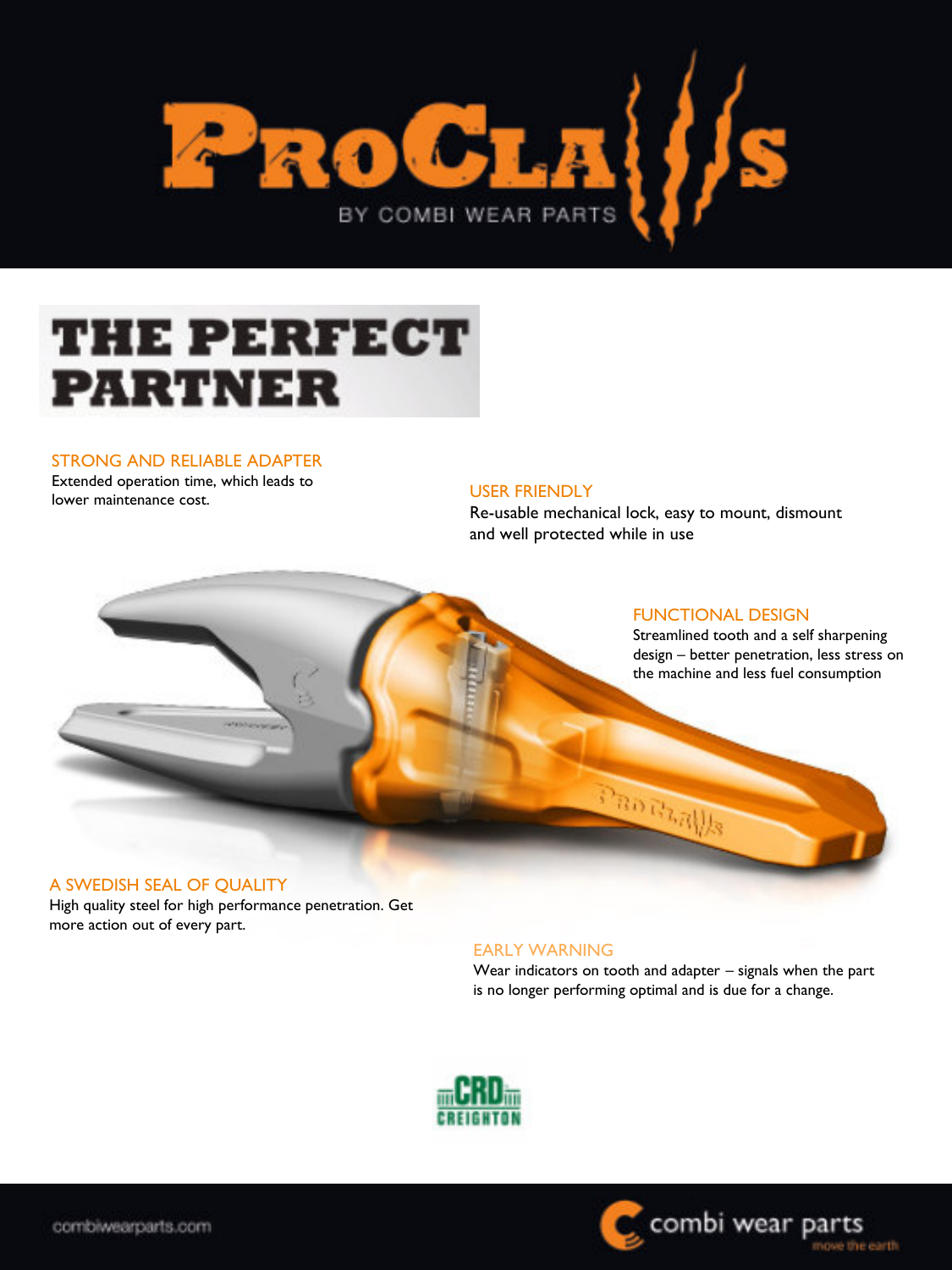



## **Excavators** Available for machines 25-250 tons

## Adapters



BE BME





Wear Cap



# Wheel Loaders

Available for machines 50-250 tons

## Adapters

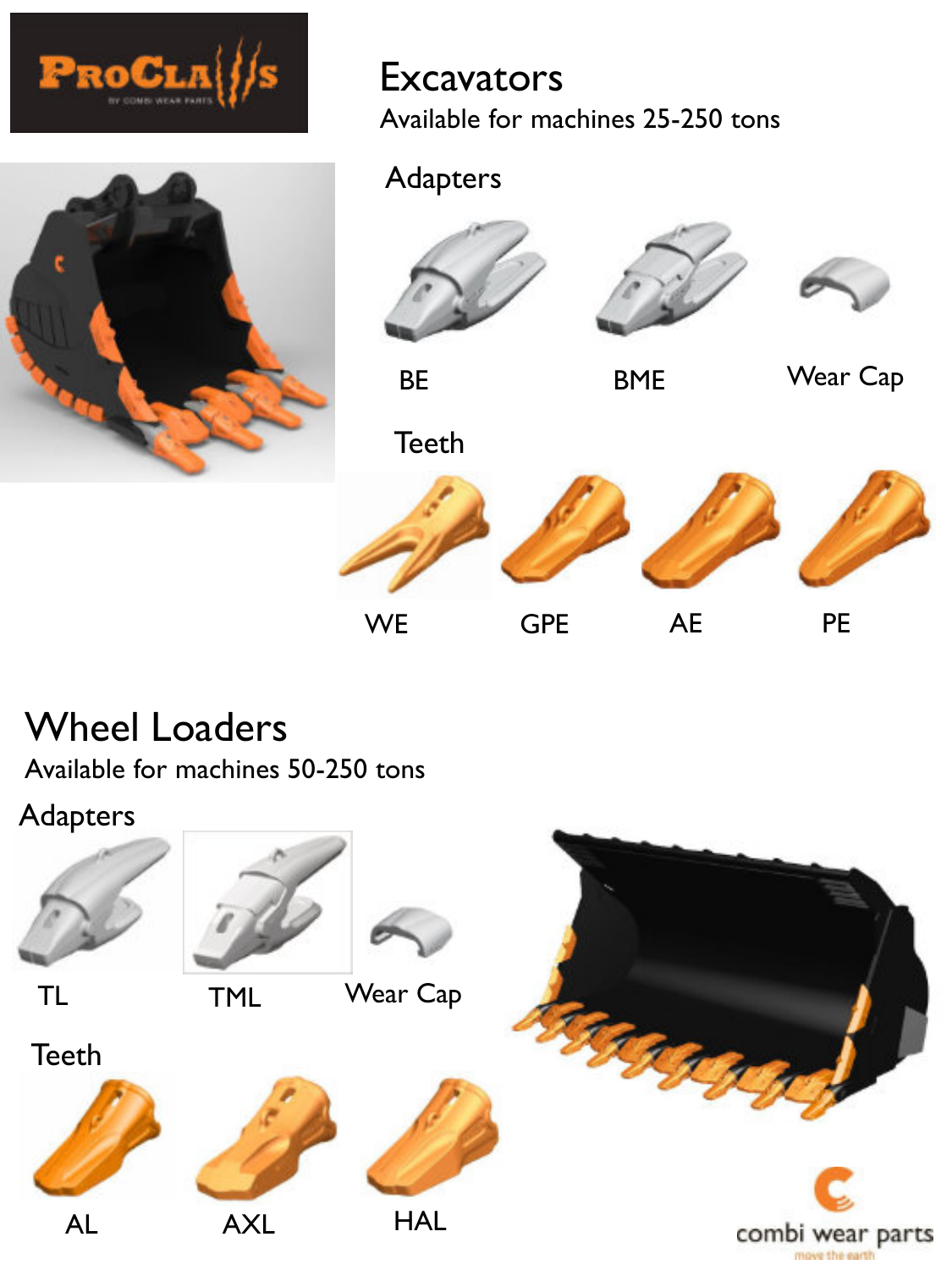

# **THE SUPREME SOLUTION**

#### **LOW PROFILE**

Ensuresgood penetration, which brings lower fuel consumption and less stress on the machine.

### **TEETHWITH SELF-SHARPENING DESIGN AND LARGE AMOUNT OFWEAR MATERIAL**

Extended operation time which leads to lower production cost.

### **PRECISE FITWITH LARGE CONTACT SURFACES**

Extended life time, more teeth per adapter, which leads to lower maintenance cost.

### **STRONG AND RELIABLE ADAPTER**

Extended operation time, which leads to lower maintenance cost.

### **REUSABLE AND STRONG LOCKING PIN**

Reduced cost for locks and reliable locking function.

### **MECHANICAL LOCK**

User friendly, safe and quick tooth replacement.

### **LOCKING RING INTEGRATED IN THE TOOTH**

User friendly, strong and reliable locking function.



move the earth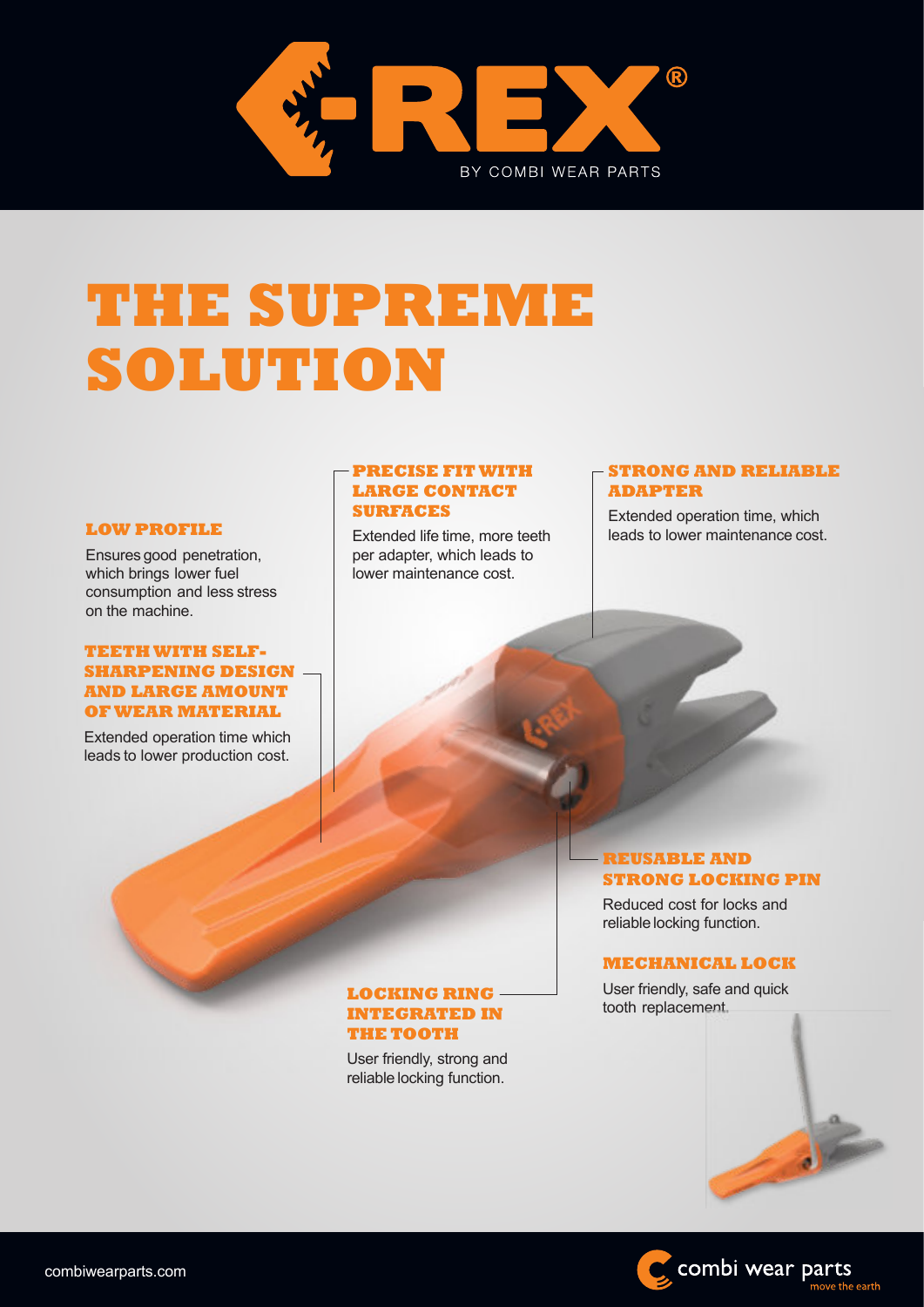





**EXCAVATORS**

VE

Availablefor machines 10-45 tons

**Adapter Teeth** GPE BE FE AE

WE

**Adapters**



**WHEEL LOADERS** Availablefor machines 10-55 tons

**Teeth**





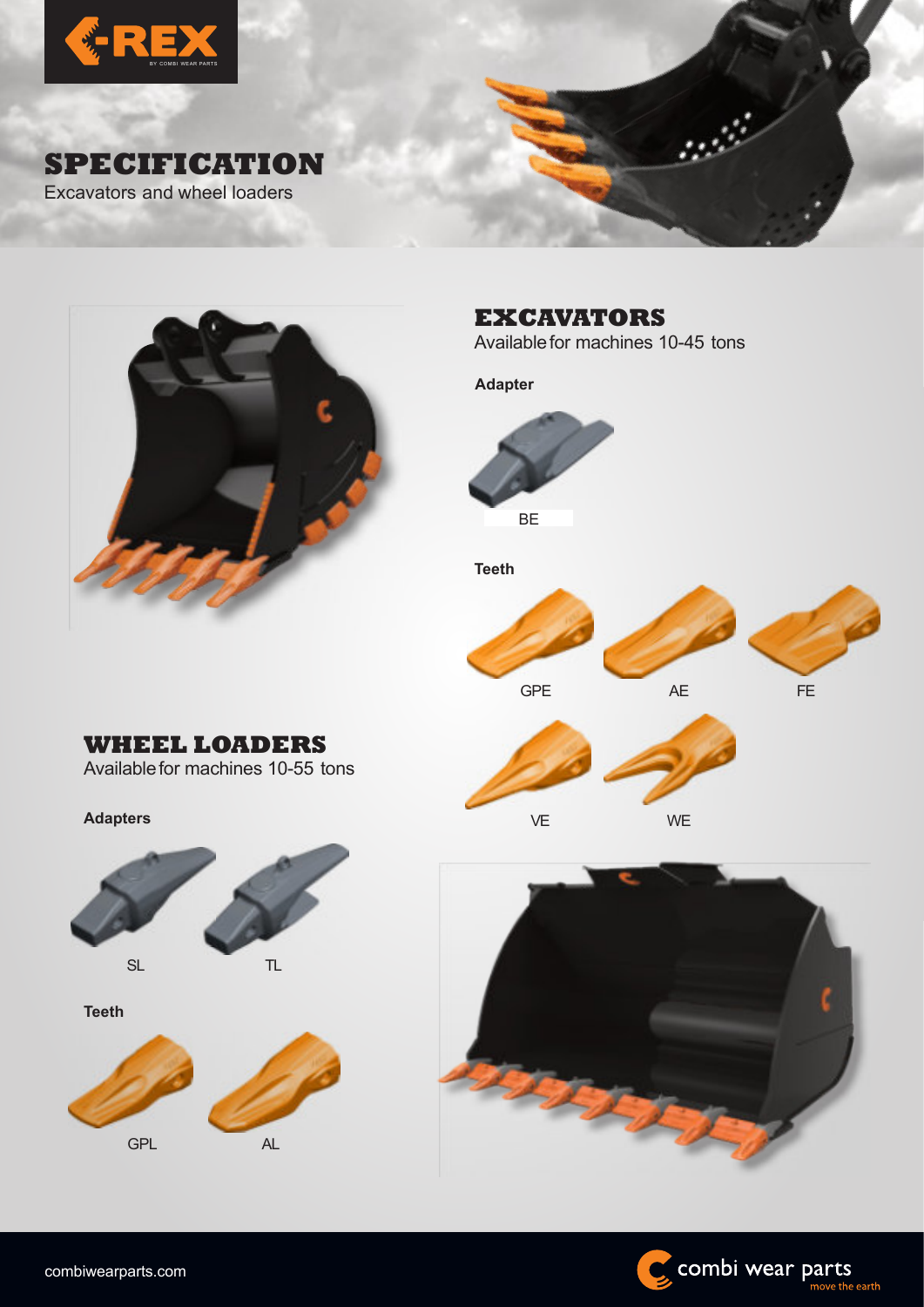

# Side and heel shrouds











Side shroud water De Pin and ring water De Heel shroud water De-SSM WHS

| <b>Type</b>       | Part. no | M            | Plate<br>thickness mm | Weight<br>kg | A<br>mm | B<br>mm | С<br>mm | D<br>mm | Е<br>mm | F<br>mm | G,<br>$\varnothing$ mm | н<br>$\circ$ |
|-------------------|----------|--------------|-----------------------|--------------|---------|---------|---------|---------|---------|---------|------------------------|--------------|
| SSM <sup>*1</sup> | 700602   | تزالون       | 50.0                  | 28.0         | 500     | 189     | 98      | 52      | 190     | 64      | 23                     | 53           |
| SSM <sup>*2</sup> | 700601   |              | 63.5                  | 41.0         | 564     | 215     | 115     | 65      | 220     | 75      | 27                     | 53           |
| SSM <sup>*2</sup> | 700603   | v M          | 60.0<br><b>April</b>  | 41.0         | 564     | 215     | 115     | 63      | 220     | 75      | 27                     | 53           |
| Pin               | 700321   | $\mathbf{r}$ | 50.0                  |              |         |         |         |         |         |         |                        |              |
| Pin               | 700320   |              | 60.0/63.5             |              |         |         |         |         |         |         |                        |              |
| Ring              | 700360   | والرد        | 50                    |              |         |         |         |         |         |         |                        |              |
| Ring              | 700361   | تزالون       | 60.0/63.5             |              |         |         |         |         |         |         |                        |              |
| <b>WHS</b>        | 700651   |              | ◟▴                    | 15.0         | 130     | 180     | 210     | 160     |         |         |                        |              |
| <b>WHS</b>        | 700652   |              |                       | 20.0         | 150     | 180     | 240     | 180     |         |         |                        |              |
| <b>WHS</b>        | 700653   |              |                       | 37.0         | 199     | 250     | 300     | 236     |         |         |                        |              |

\* <sup>1</sup> used together with 700321 and700360.

\* <sup>2</sup> usedtogether with 700320 and700361.

Combi Wear PartsAB Hantverkargatan 3, Box 205 SE-68124 Kristinehamn, Sweden Tel: +46 550 410 550. Fax:+46 550 410 589 www.combiwearparts.com

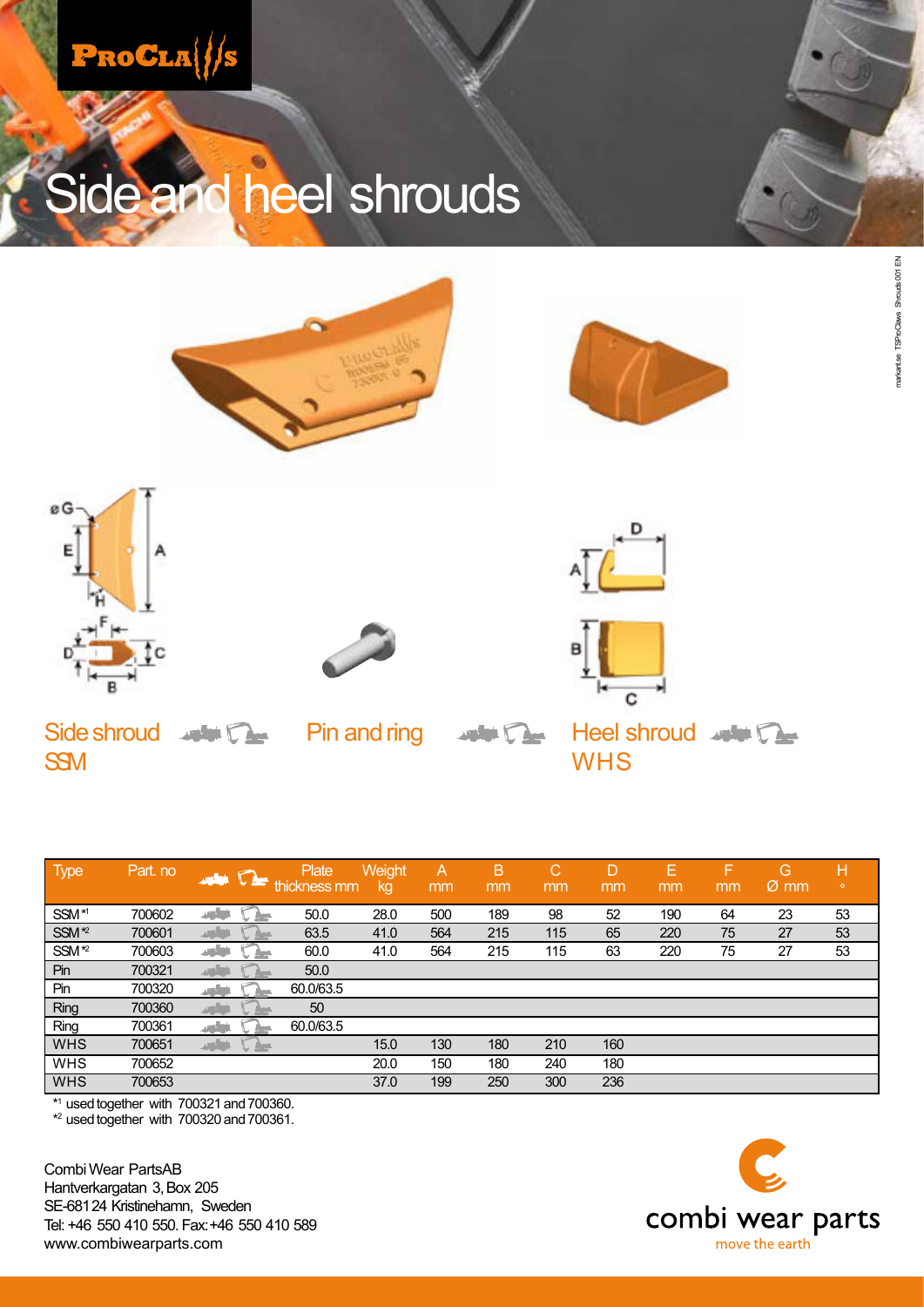

# ds





|         | <b>Lip Shroudsfor excavators</b> |        |                    |                  |        |       |                |  |  |  |  |  |
|---------|----------------------------------|--------|--------------------|------------------|--------|-------|----------------|--|--|--|--|--|
| Part no | <b>Picture</b>                   | Weight | <b>Description</b> | Lip<br>thickness | Length | Depth | <b>Height</b>  |  |  |  |  |  |
|         |                                  | kg     |                    | m <sub>m</sub>   | mm     | mm    | m <sub>m</sub> |  |  |  |  |  |
| 14204   | 8                                | 15     | Welded on shroud   | 40-60            | 350    | 210   | 75             |  |  |  |  |  |
| 15204   | 8                                | 18     | Welded on shroud   | 60-75            | 180    | 270   | 102            |  |  |  |  |  |
| 15205   | 8                                | 51     | Welded on shroud   | 60-75            | 500    | 270   | 102            |  |  |  |  |  |
| 16204   | 9                                | 43     | Welded on shroud   | 75-90            | 500    | 220   | 125            |  |  |  |  |  |



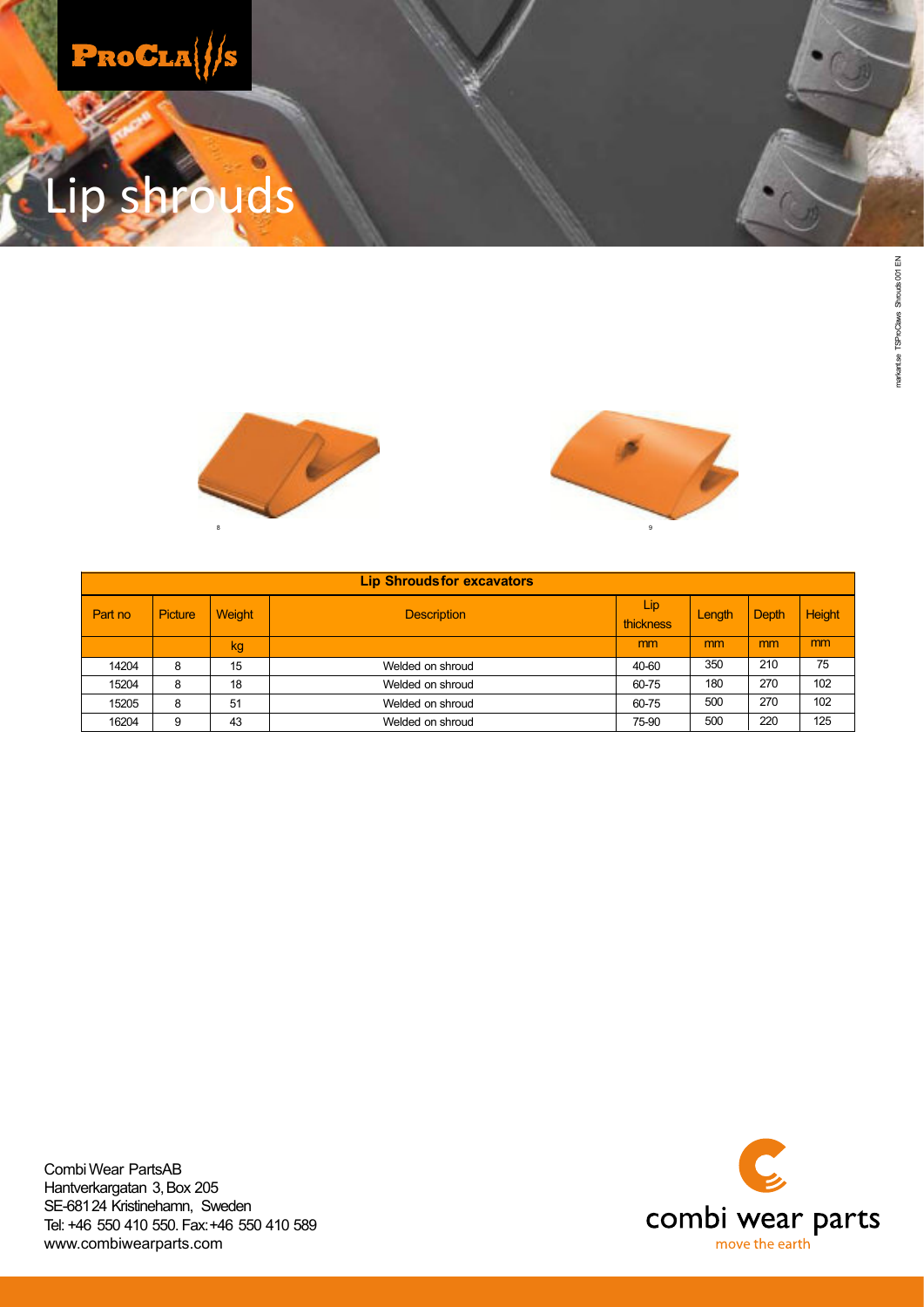# **LHD-SYSTEM FOR MINING LOADERS**

High quality steel for the toughest applications

### **LESS DOWNTIME UNDERGROUND**

Combi Wear Parts easy-to-fit solution fills your buckets faster. A low profile LHD-system optimally designed for the high demands of the mining industry.



**Strong and slim, suitable for 30–40 mm lip thickness.**



Part nbr. Weight A 39011 | 54 kg | 210 | 391 | 470 | 380 A B C D



HEAD OFFICE Box 205 SE-681 24 Kristinehamn. Phone +46 550 410 550. E-mail info@combiparts.com www.combiwearparts.com









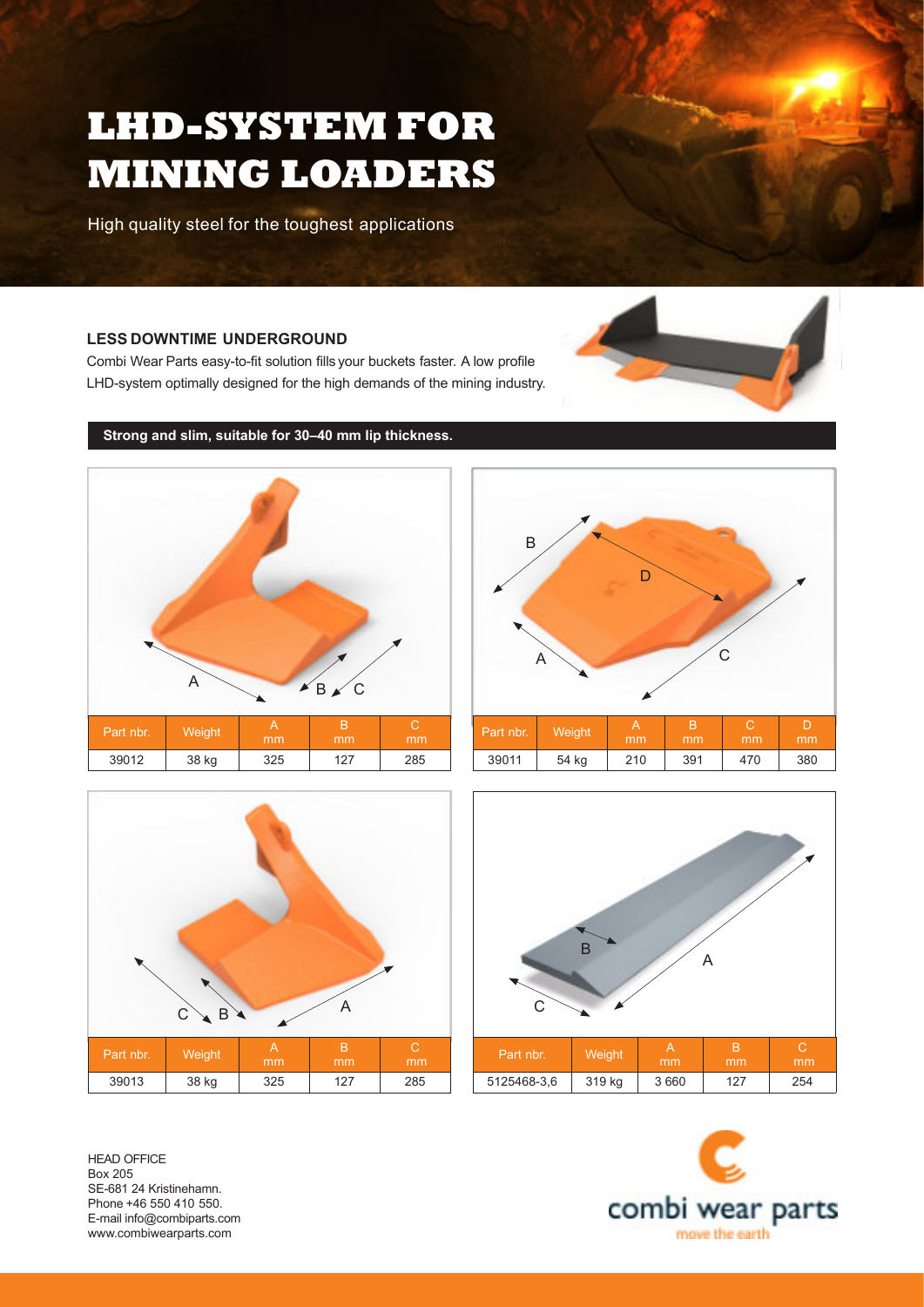

# Rangeof application

Breakingup large piecesof rock in quarries is a costly process.It is expensiveto run an extra excavator equipped with a hydraulic hammer to break down the rocks that are too big to feed the crusher. This is where a crusher ball comes into play.

It is a cost efficient alternative to running anextra excavator.There are two waysto usea crusher ball;Either you drop the crusher ball onto the piece of rock that needsbreakingor you drop the rock on the ball.Both are simple but proven methods that get the job done. If you canutilize the down time when the loader or backhoeis waiting for the dump truck you will lose no production time but instead see a significant increase in productivity while lowering your cost.

The crusher balls are made of solid casted steel with extreme durability.The hardnessis between 120 – 170 HB.



|                | Diameter  | Weight          |
|----------------|-----------|-----------------|
| Crusher ball 5 | 1075 mm   | Approx. 5100 kg |
| Crusher ball 6 | $1130$ mm | Approx. 6100 kg |
| Crusher ball 9 | 1300 mm   | Approx. 9100 kg |

www.combiwearparts.com Combi Wear PartsAB Box 205 681 24 KRISTINEHAMN **SVERIGE** Tel: +46 550 410 550 Fax:+46 550 410 589

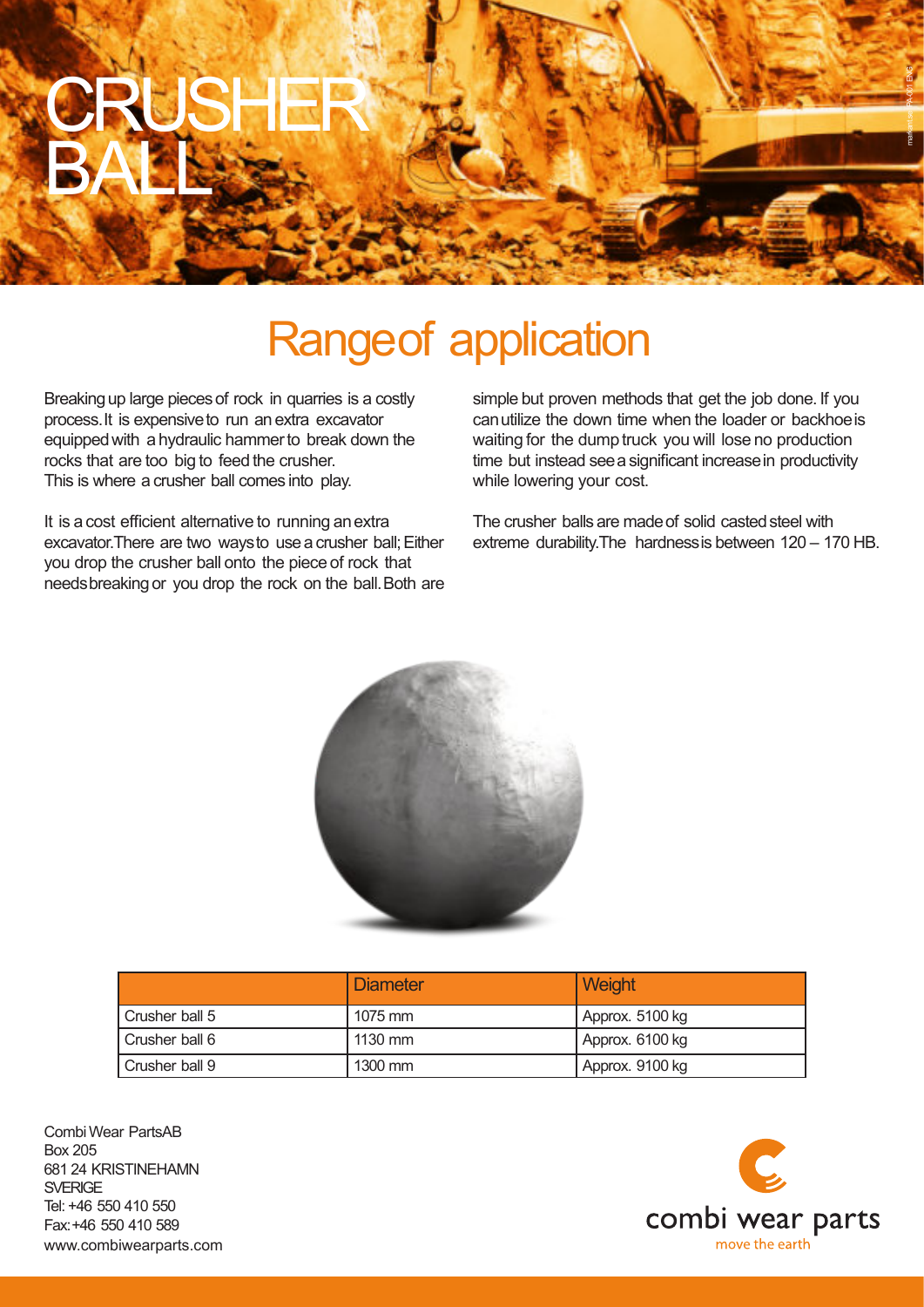# **ProMite**

# WEAR BUTTON





## **Buttons,laminated wear parts 700 HB**

ProMite wear buttons are easyto use and install, no pre or post heating needed when welding.

ProMite wear buttons can effectively be used on a variety of buckets, loader, excavator or drag line buckets.

The ProMite wear buttons are alsoa perfect protection for adaptersor protection of areaswith extensivewear.

| Part No.       | Weight<br>kg | Dia(A)<br>mm | Backing (D)<br>mm | Thickness (E)<br>mm |
|----------------|--------------|--------------|-------------------|---------------------|
| PM50WB         | 0,4          | 50           | 9.5               | 25                  |
| PM75WB         | 0.9          | 75           | 9.5               | 25                  |
| PM90WB         | 1,5          | 90           | 9.5               | 30                  |
| <b>PM115WB</b> | 2,7          | 115          | 9.5               | 32                  |
| <b>PM150WB</b> | 4.8          | 150          | 9.5               | 35                  |

CombiWear PartsAB Box 205 681 24 Kristinehamn Tel: +46 (0)550 410 550 Fax: +46 (0)550 410 589 www.combiwearparts.com

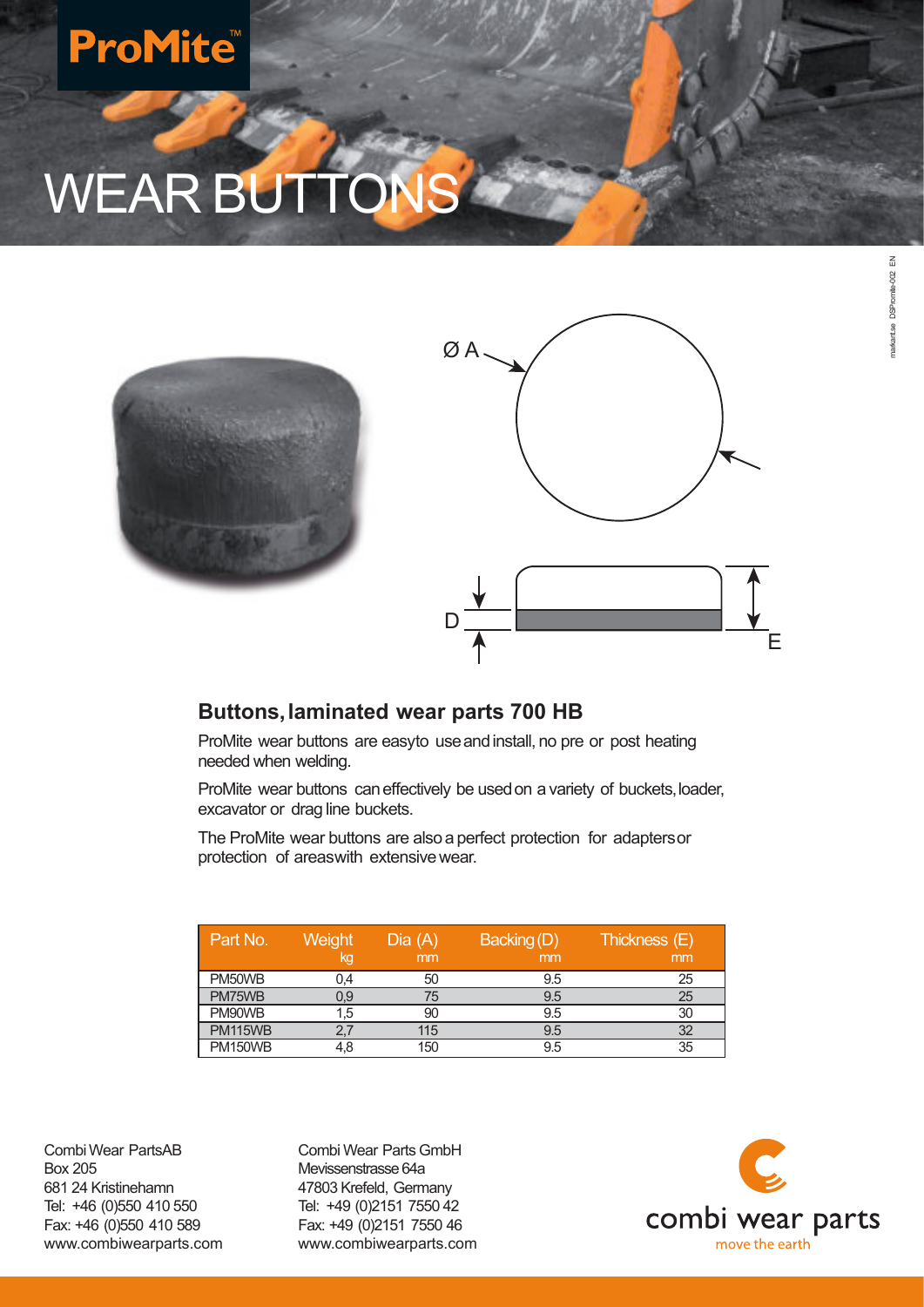# **ProMite**

CHOCKY B





## **Chocky Bars,laminated wear parts 700 HB**

ProMite chocky bars are easyto useandinstall. No pre or post heating needed when welding.

ProMite chocky bars can effectively be used on a variety of buckets, loader, excavator or drag line buckets.

The ProMite chocky bars come pre-notched for easyforming onto inside or outside contoured surfaceswhich needsanextra level of protection against wear.

| Part no             | kg  | Weight Length (A)<br>mm | Width (B)<br>mm | mm | Backing(D) Thickness(E)<br>mm |
|---------------------|-----|-------------------------|-----------------|----|-------------------------------|
| PM <sub>25</sub> CB | 1.0 | 240                     | 25              |    | 23                            |
| PM38CB              | 1,5 | 240                     | 38              |    | 23                            |
| PM50CB              | 2,0 | 240                     | 50              |    | 23                            |
| PM65CB              | 2,7 | 240                     | 65              |    | 23                            |
| PM90CB              | 3,6 | 240                     | 90              |    | 23                            |
| <b>PM100CB</b>      | 4,3 | 240                     | 100             |    | 23                            |
| <b>PM130CB</b>      | 5.3 | 240                     | 130             |    | 23                            |

CombiWear PartsAB Box 205 681 24 Kristinehamn Tel: +46 (0)550 410 550 Fax: +46 (0)550 410 589 www.combiwearparts.com

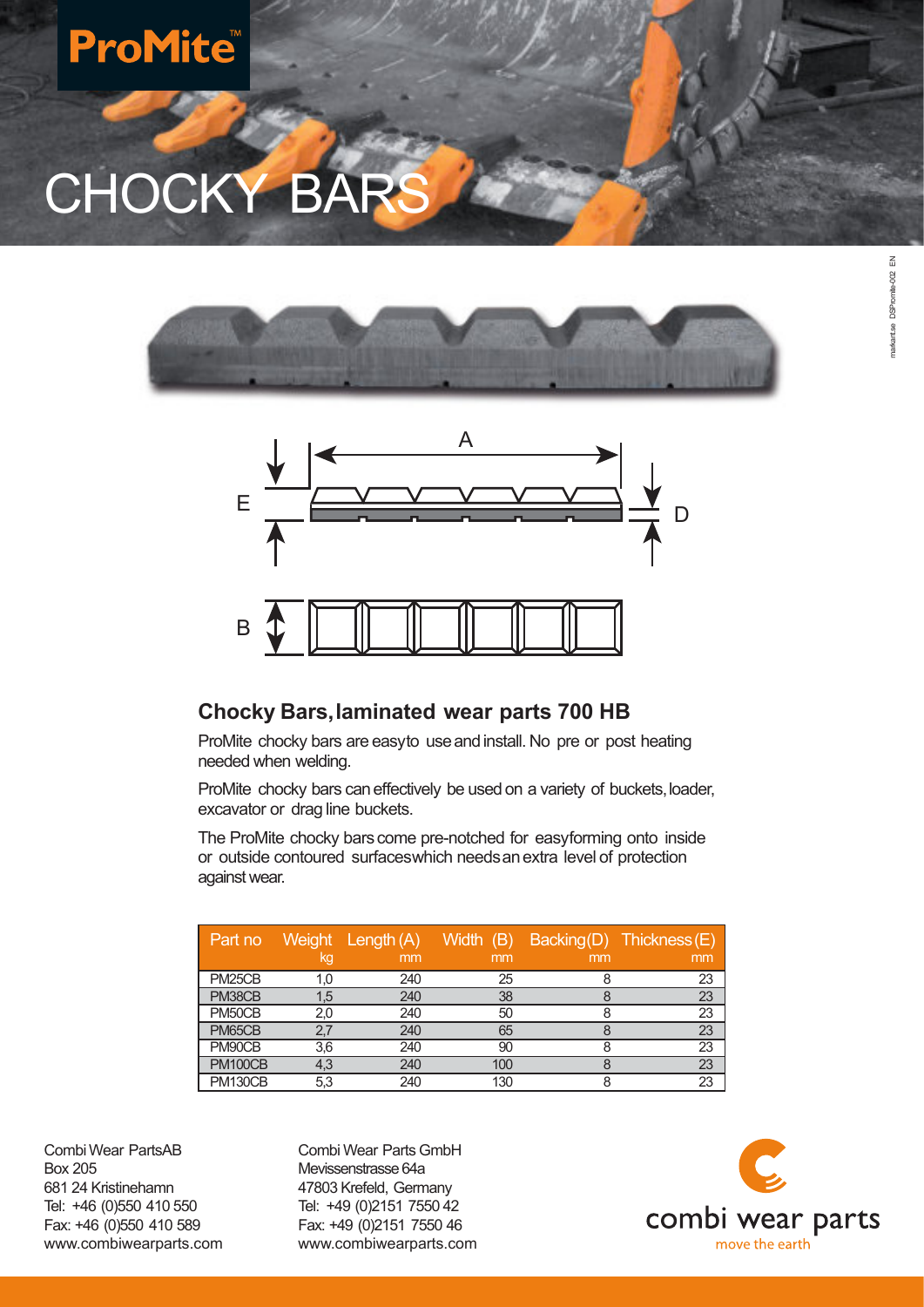# **ProMite**

# SOLID BARS





## **Solid Bars,laminated wear parts 700 HB**

ProMite solid bars are easyto use and install. No pre or post heating needed when welding.

ProMite solid bars can effectively be used on a variety of buckets, loader, excavator or drag line buckets.

The ProMite solid bars are perfect for corners, edgesand hard to reach places.Use ProMite solid bars wherever you need impact and wear resistance.

| Part no             | kg            | Weight Length (A)<br>mm | Width (B)<br>mm | mm | Backing(D) Thickness(E)<br>mm |
|---------------------|---------------|-------------------------|-----------------|----|-------------------------------|
| PM <sub>25</sub> SB |               | 240                     | 25              |    | 23                            |
| PM38SB              |               | 240                     | 38              |    | 23                            |
| PM <sub>50</sub> SB | 2,2           | 240                     | 50              |    | 23                            |
| PM65SB              | $2.9^{\circ}$ | 240                     | 65              |    | 23                            |
| PM90SB              | 3.9           | 240                     | 90              |    | 23                            |
| <b>PM100SB</b>      | 4.4           | 240                     |                 |    | 23                            |

CombiWear PartsAB Box 205 681 24 Kristinehamn Tel: +46 (0)550 410 550 Fax: +46 (0)550 410 589 www.combiwearparts.com

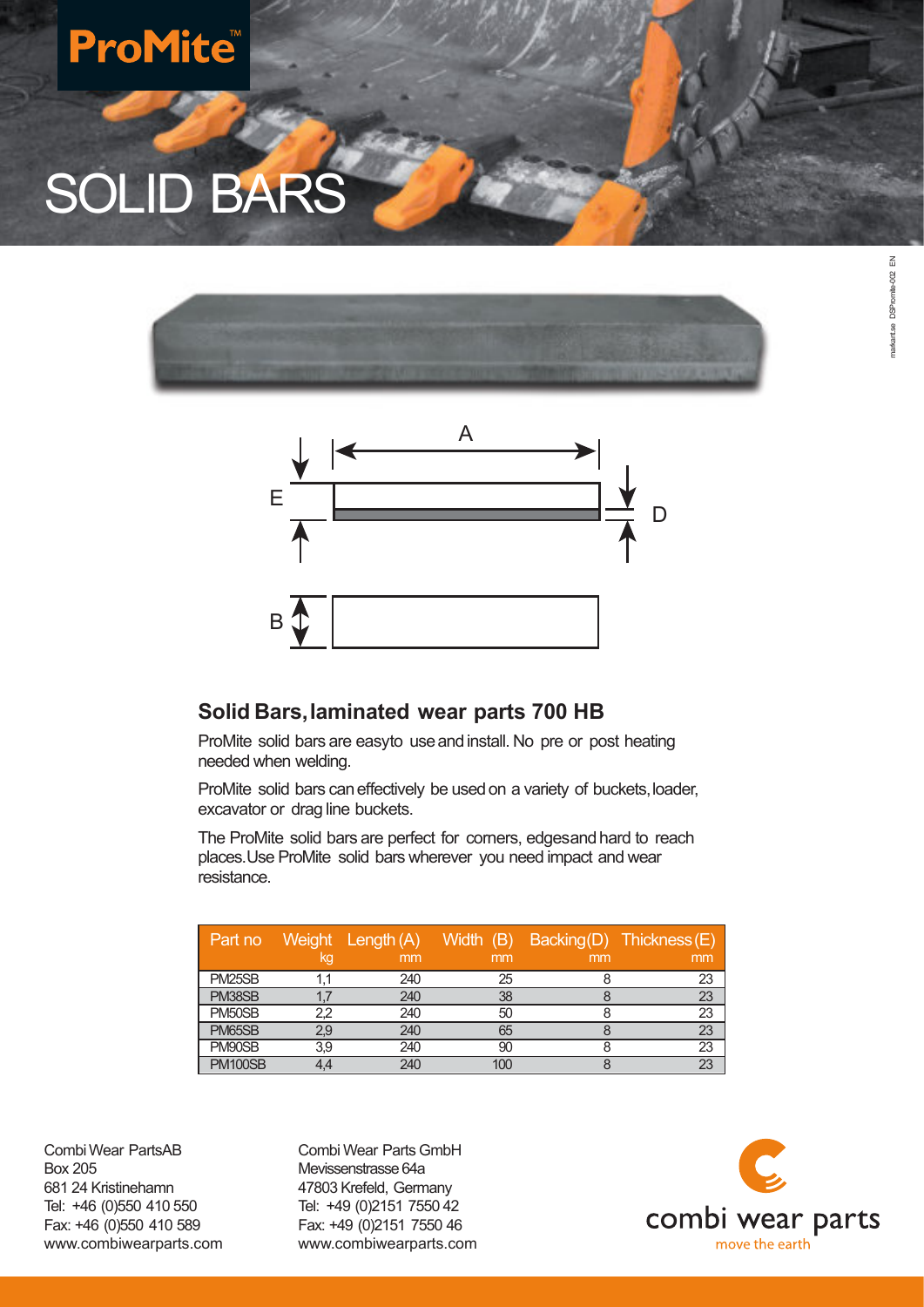# CUTTING EDGES ONE SIDE BEVELLED,500HB



| Part No.    | Dimension                       | Weight         |       | <b>Full bundle</b> |
|-------------|---------------------------------|----------------|-------|--------------------|
|             | mm (width x thickness x length) | kg*            |       | pcs                |
| 5510012-3   | 100x12x3000                     | 26             |       | 5                  |
| 5510012-6   | 100x12x6000                     | 52             |       | $\overline{5}$     |
| 5510016-6   | 100x16x6100                     | 70             |       | $\overline{5}$     |
| 5515016-3   | 150x16x3050                     | 54             |       | $\overline{5}$     |
| 5515016-6   | 150x16x6100                     | 109            |       | $\overline{5}$     |
| 5515020-3   | 150x20x3050                     | 67             |       | $\overline{5}$     |
| 5515020-6   | 150x20x6100                     | 131            |       | $\overline{5}$     |
| 5520020-3   | 200x20x3050                     | 90             |       | $\overline{5}$     |
| 5520020-6   | 200x20x6100                     | 180            |       | $\overline{5}$     |
| 5520025-3   | 200x25x3050                     | 112            |       | $\overline{5}$     |
| 5520025-6   | 200x25x6100                     | 228            |       | 5                  |
| 5520030-6   | 200x30x6100                     | 270            |       | 5                  |
| 5525025-3   | 250x25x3050                     | 144            |       | 5                  |
| 5525025-6   | 250x25x6100                     | 288            |       | $\overline{5}$     |
| 5525030-3   | 250x30x3050                     | 171            |       | 5                  |
| 5525030-6   | 250x30x6100                     | 342            |       | 5                  |
| 5527030-3   | 270x30x3050                     | 186            |       | 3                  |
| 5527030-6   | 270x30x6100                     | 372            |       | 3                  |
| 5527035-3   | 270x35x3050                     | 215            |       | $\overline{3}$     |
| 5527035-6   | 270x35x6100                     | 430            |       | 3                  |
| 5530020-6   | 300x20x6100                     | 272            |       | 3                  |
| 5530030-3   | 300x30x3050                     | 200            |       | $\mathbf{1}$       |
| 5530030-3.6 | 300x30x3650                     | 258            |       | 1                  |
| 5530030-6   | 300x30x6100                     | 400            |       | $\overline{1}$     |
| 5530035-3,6 | 300x35x3650                     | 290            |       | $\overline{1}$     |
| 5530035-6   | 300x35x6100                     | 472            |       | $\mathbf{1}$       |
| 5530040-3   | 300x40x3000                     | 270            |       | 1                  |
| 5530040-3,2 | 300x40x3200                     | 287            |       | $\overline{1}$     |
| 5530040-3,6 | 300x40x3650                     | 328            |       | $\mathbf{1}$       |
| 5530040-6   | 300x40x6100                     | 548            |       | $\overline{1}$     |
| 5530050-6   | 300x50x6000                     | 653            |       | $\overline{1}$     |
| 5540040-3,6 | 400x40x3650                     | 467            |       | $\overline{1}$     |
| 5540040-6   | 400x40x6100                     | 740            |       | 1                  |
| 5540050-6   | 400x50x6000                     | 888            |       | $\overline{1}$     |
| 5540060-6   | 400x60x6000                     | $\mathbf{1}$   | 035   | $\overline{1}$     |
| 5542050-6   | 420x50x6000                     | 934            |       | $\overline{1}$     |
| 5542060-6   | 420x60x6000                     | 1              | 091   | 1                  |
| 5550050-3,6 | 500x50x3650                     | 712            |       | $\overline{1}$     |
| 5550050-6   | 500x50x6000                     | 1              | 123   | $\overline{1}$     |
| 5550060-6   | 500x60x6000                     | $\overline{1}$ | 317 1 |                    |

*\* approximate*

CombiWear PartsAB Box 205 681 24 Kristinehamn Tel: +46 (0)550 410 550 Fax: +46 (0)550 410 589 www.combiwearparts.com

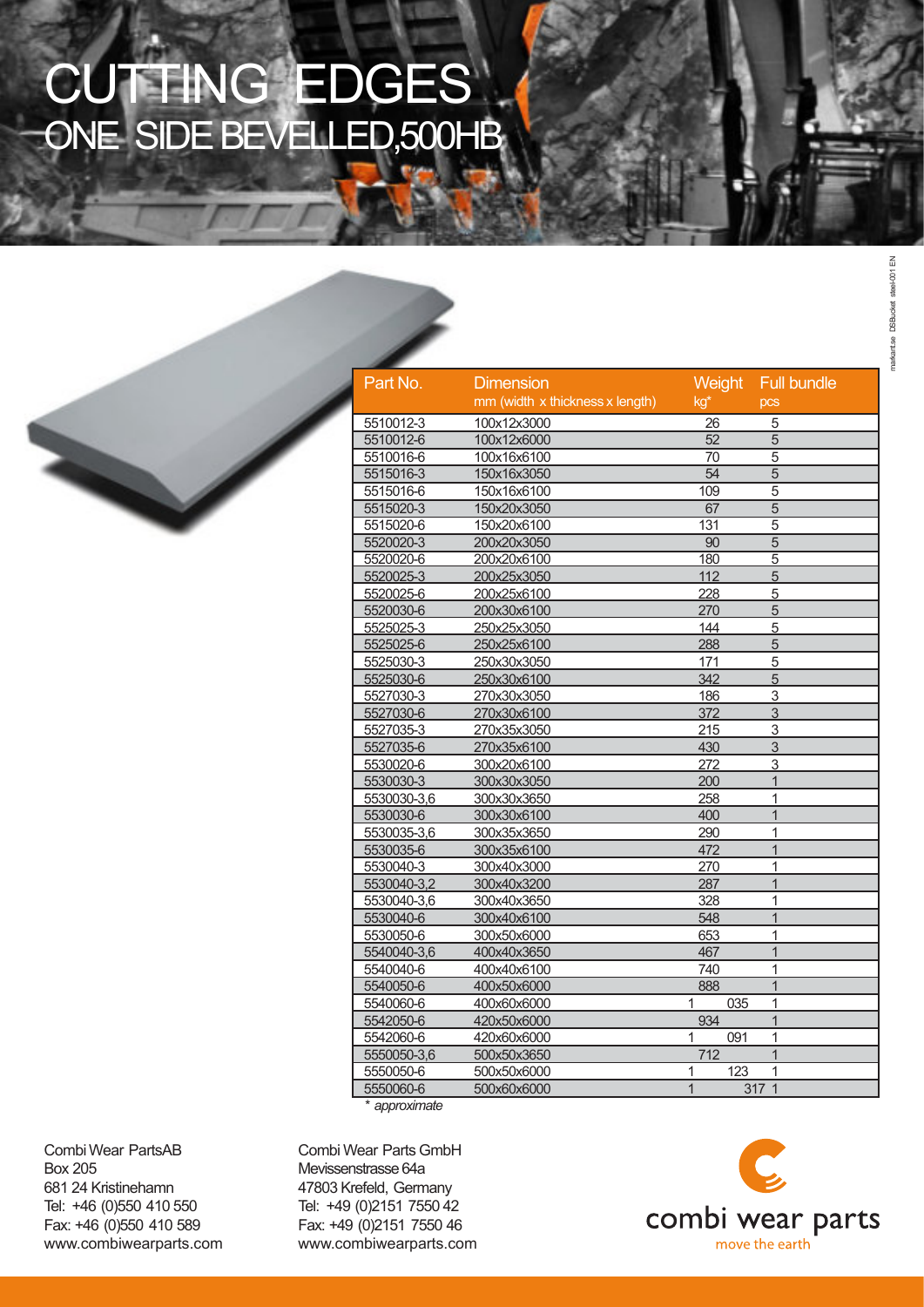# WEAR BARS 500HB



| Part No.  | <b>Dimension</b>                | Weight          | <b>Full bundle</b> |  |
|-----------|---------------------------------|-----------------|--------------------|--|
|           | mm (width x thickness x length) | kg*             | <b>DCS</b>         |  |
| 528010-3  | 80x10x3000                      | 19              | 5                  |  |
| 528010-6  | 80x10x6000                      | 38              | $\overline{5}$     |  |
| 528015-3  | 80x15x3000                      | $\overline{29}$ | $\overline{5}$     |  |
| 528015-6  | 80x15x6000                      | $\overline{57}$ | $\overline{5}$     |  |
| 528020-3  | 80x20x3000                      | $\overline{38}$ | $\overline{5}$     |  |
| 528020-6  | 80x20x6000                      | $\overline{76}$ | $\overline{5}$     |  |
| 528025-6  | 80x25x6000                      | 96              | $\overline{5}$     |  |
| 5210010-3 | 100x10x3000                     | $\overline{24}$ | $\overline{5}$     |  |
| 5210010-6 | 100x10x6000                     | 48              | $\overline{5}$     |  |
| 5210012-3 | 100x12x3000                     | 29              | $\overline{5}$     |  |
| 5210012-6 | 100x12x6000                     | 58              | $\overline{5}$     |  |
| 5210015-3 | 100x15x3000                     | 36              | 5                  |  |
| 5210015-6 | 100x15x6000                     | 72              | 5                  |  |
| 5210020-3 | 100x20x3000                     | 48              | $\overline{5}$     |  |
| 5210020-6 | 100x20x6000                     | 96              | 5                  |  |
| 5210025-3 | 100x25x3000                     | 60              | 5                  |  |
| 5210025-6 | 100x25x6000                     | 120             | $\overline{5}$     |  |
| 5210030-3 | 100x30x3000                     | 72              | 5                  |  |
| 5210030-6 | 100x30x6000                     | 144             | 5                  |  |
| 5210040-3 | 100x40x3000                     | 96              | 5                  |  |
| 5210045-6 | 100x45x6000                     | 212             | 5                  |  |
| 5213025-6 | 130x25x6000                     | 153             | 5                  |  |
| 5213030-6 | 130x30x6000                     | 187             | $\overline{5}$     |  |
| 5215010-6 | 150x10x6000                     | 72              | 5                  |  |
| 5215012-3 | 150x12x3000                     | 44              | 5                  |  |
| 5215012-6 | 150x12x6000                     | 86              | 5                  |  |
| 5215015-3 | 150x15x3000                     | 54              | $\overline{5}$     |  |
| 5215015-6 | 150x15x6000                     | 108             | 5                  |  |
| 5215020-3 | 150x20x3000                     | 72              | 5                  |  |
| 5215020-6 | 150x20x6000                     | 144             | 5                  |  |
| 5215025-3 | 150x25x3000                     | 90              | 5                  |  |
| 5220010-3 | 200x10x3000                     | 45              | $\overline{5}$     |  |
| 5220012-6 | 200x12x6000                     | 113             | 5                  |  |
| 5220015-6 | 200x15x6000                     | 144             | $\overline{5}$     |  |
| 5220020-3 | 200x20x3000                     | 96              | $\overline{5}$     |  |
| 5220020-6 | 200x20x6000                     | 192             | 5                  |  |
| 5220025-6 | 200x25x6000                     | 239             | 5                  |  |
|           |                                 |                 |                    |  |

*\* approximate*

Combi Wear PartsAB Box 205 681 24 Kristinehamn Tel: +46 (0)550 410 550 Fax: +46 (0)550 410 589 www.combiwearparts.com

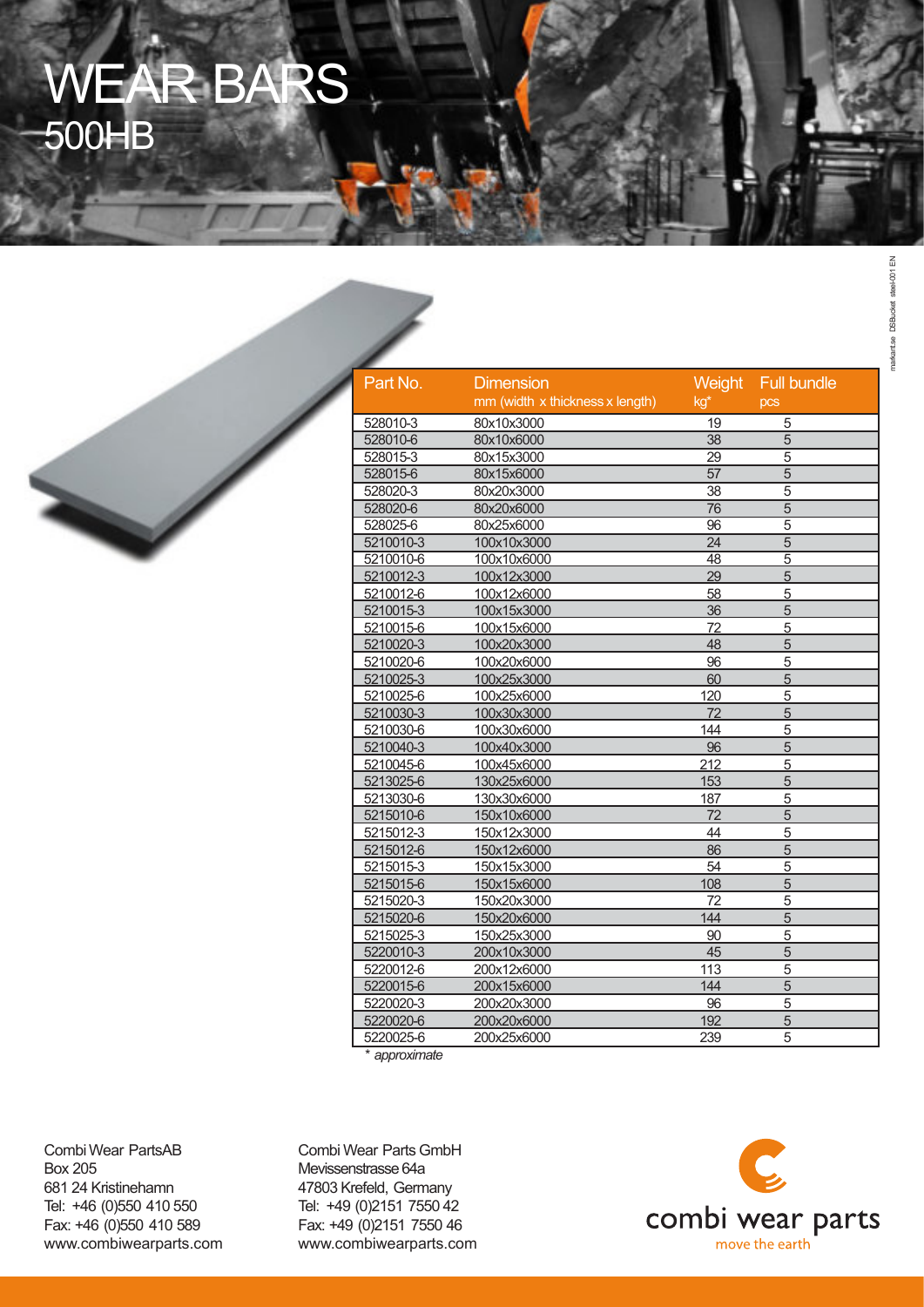# BOLT ON EDGES

500HB (undrilled and drilled, one side and both sides bevelled)

| Part No.                         | <b>Dimension</b>                                                       | Weight           | <b>Full bundle</b>        |  |
|----------------------------------|------------------------------------------------------------------------|------------------|---------------------------|--|
|                                  | mm (width x thickness x length)                                        | kg*              | pcs                       |  |
| "undrilled (both sidesbevelled)" |                                                                        |                  |                           |  |
| 56015015-6                       | 150x15x6100                                                            | 100              | 3                         |  |
| 56015020-6                       | 150x20x6100                                                            | 128              | $\overline{3}$            |  |
| 56020020-6                       | 200x20x6100                                                            | 184              | $\overline{\overline{3}}$ |  |
| 56025020-6                       | 250x20x6100                                                            | 220              | $\overline{3}$            |  |
| 56025025-6                       | 250x25x6100                                                            | 292              | $\overline{\overline{3}}$ |  |
| 56028025-6                       | 280x25x6100                                                            | 315              | $\overline{\overline{3}}$ |  |
| 56030025-6                       | 300x25x6100                                                            | $\overline{342}$ | $\overline{\overline{3}}$ |  |
| 56030030-6                       | 300x30x6100                                                            | 439              | $\overline{3}$            |  |
| 56030035-6                       | 300x35x6000                                                            | 425              | 3                         |  |
| 56030040-6                       | 300x40x6100                                                            | 523              | 3                         |  |
| 56033025-6                       | 330x25x6100                                                            | 375              | 3                         |  |
| 56033030-6                       | 330x30x6100                                                            | 448              | 3                         |  |
| 56033035-6                       | 330x35x6000                                                            | 474              | $\overline{3}$            |  |
| 56033040-6                       | 330x40x6100                                                            | 617              | 3                         |  |
| 56035030-6                       | 350x30x6100                                                            | 458              | 3                         |  |
| 56036030-6                       | 360x30x6100                                                            | 549              | $\overline{1}$            |  |
| 56036040-6                       | 360x40x6100                                                            | 635              | 1                         |  |
| 56038030-6                       | 380x30x6100                                                            | 519              | $\overline{1}$            |  |
| 56038035-6                       | 380x35x6000                                                            | 582              | 1                         |  |
| 56040050-6                       | 400x50x6000                                                            | 960              | $\overline{1}$            |  |
| 56048030-6                       | 480x30x6100                                                            | 663              | 1                         |  |
| 56048035-6                       | 480x35x6000                                                            | 747              | $\overline{1}$            |  |
|                                  | "drilled 5/8"" c/c 6"", hole distance: 152,4 mm (both sides bevelled)" |                  |                           |  |
| 56115016-6                       | 150x16x6100                                                            | 100              | 5                         |  |
| 56115020-6                       | 150x20x6100                                                            | 137              | 5                         |  |
|                                  | "drilled 3/4"" c/c 6"", hole distance: 152,4 mm (both sides bevelled)" |                  |                           |  |
| 56220020-6                       | 200x20x6100                                                            | 183              | 3                         |  |
| 56225025-6                       | 250x25x6100                                                            | 284              | 3                         |  |
| 56228025-6                       | 280x25x6100                                                            | 315              | 3                         |  |
| 56225030-6                       | 250x30x6100                                                            | 366              | $\overline{1}$            |  |
| "drilled 1"" c/c 6"",            | hole distance: 152,4 mm (both sides bevelled)"                         |                  |                           |  |
| 56333030-6                       | 330x30x6100                                                            | 447              | 1                         |  |
| 56336030-6                       | 360x30x6100                                                            | 491              | $\overline{1}$            |  |
| 56333035-6                       | 330x35x6000                                                            | 520              | $\overline{1}$            |  |
| 56336040-6                       | 360x40x6100                                                            | 635              | 1                         |  |
| 56340040-6                       | 400x40x6100                                                            | 780              | 1                         |  |
| "drilled 1"" c/c 6"",            | hole distance: 152,4 mm (one side bevelled)"                           |                  |                           |  |
| 56427035-6                       | 270x35x6100                                                            | 423              | $\overline{\overline{3}}$ |  |
| * approximate                    |                                                                        |                  |                           |  |

*\* approximate*

CombiWear PartsAB Box 205 681 24 Kristinehamn Tel: +46 (0)550 410 550 Fax: +46 (0)550 410 589 www.combiwearparts.com

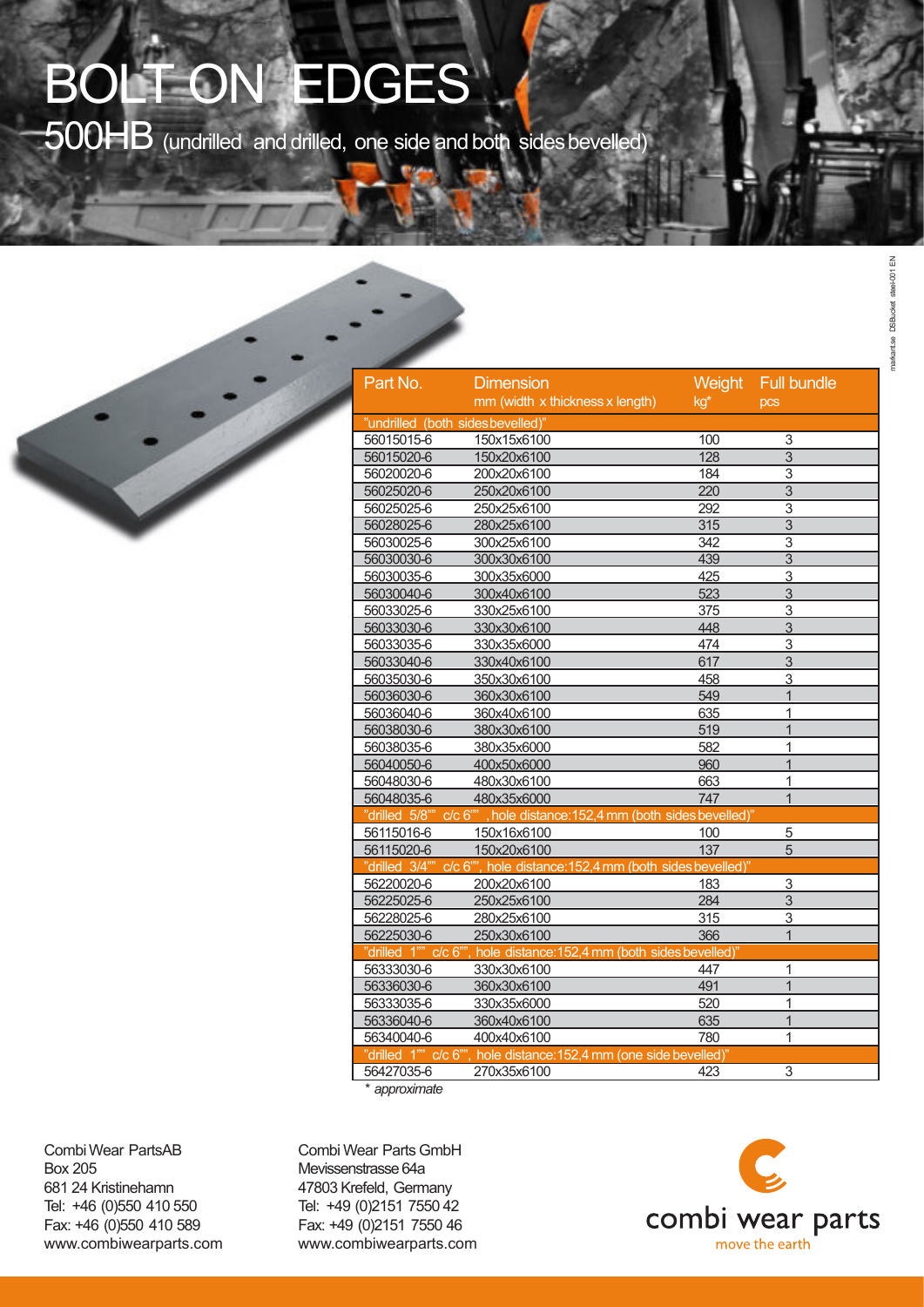# GROUSERBARSAND PROFILES 500HB



| Part No.<br><b>Grouser bars</b> |     | <b>Dimension</b><br>mm (width x thickness x length) | Weight<br>kg* | <b>Full bundle</b><br>pcs |
|---------------------------------|-----|-----------------------------------------------------|---------------|---------------------------|
| 5024-3                          |     | 24T-5 24x42x3000                                    | 21            | 10                        |
| 5046-3                          | 46  | 30x16x3000                                          | 10            | 10                        |
| 5078-3                          | 78  | 40x22x3000                                          | 17            | 10                        |
| 5092-3                          | 92  | 50x27x3000                                          | 24            | 10                        |
| 5096-3                          | 96  | 65x30x3000                                          | 35            | 10                        |
| 5098-3                          | 98  | 68x37x3000                                          | 46            | 10                        |
| 50100-3                         | 100 | 75x45x3000                                          | 68            | 10                        |
| 4 <b>.</b> 1 .                  |     |                                                     |               |                           |

*\* approximate*



| Part No.<br>Profiles 500 HB | <b>Dimension</b><br>mm (width x thickness x length) | Weight<br>kg* | <b>Full bundle</b><br>pcs |
|-----------------------------|-----------------------------------------------------|---------------|---------------------------|
| 5110121-3                   | 101x21/11x3000                                      | 28            |                           |
| 5110121-6                   | 101x21/11x6100                                      | 57            |                           |
| 5115132-3                   | 151x32/16x3000                                      | 62            |                           |
| 5115132-6                   | 151x32/16x6100                                      | 125           |                           |
| 5120332-3,6                 | 203x32/19x3660                                      | 112           |                           |
| 5120332-6                   | 203x32/19x6000                                      | 183           |                           |
| 5125457-3.6                 | 254x57/29x3660                                      | 236           |                           |
| 5125468-3,6                 | 254x68/40x3660                                      | 319           |                           |
| * annroximate               |                                                     |               |                           |

*\* approximate*

CombiWear PartsAB Box 205 681 24 Kristinehamn Tel: +46 (0)550 410 550 Fax: +46 (0)550 410 589 www.combiwearparts.com

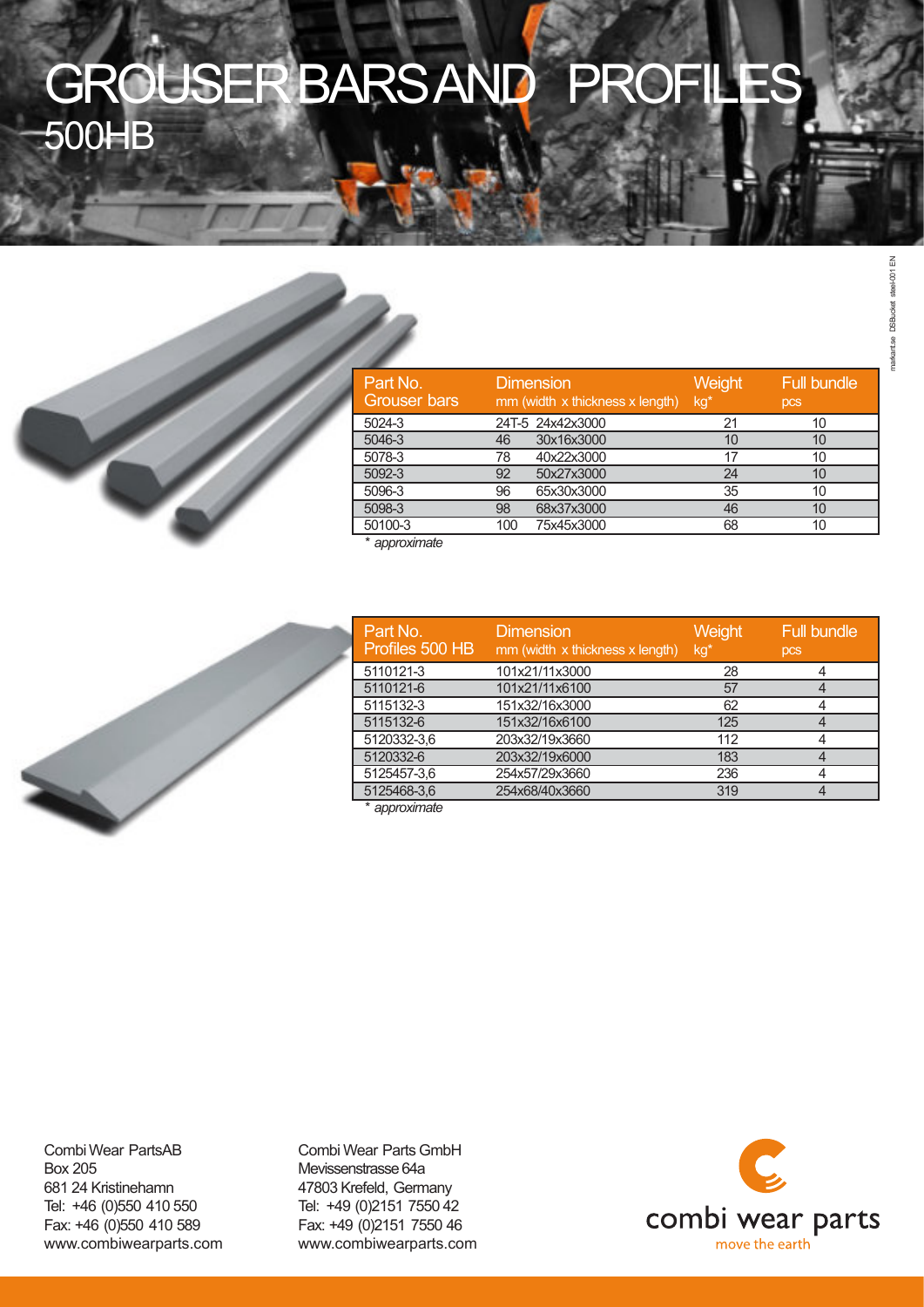# PEJO SAFETY **HOOKS**

## Type C

The PEJOsafety hook, type C, provides a safeand reliable way of using your excavator bucket for lifting purposes.TheC hook is also suitable for usein different industrial manufacturing applications where safety is aprime concern when lifting.The PEJOsafety hooks are madeof the highest quality forged steel and canhandle loadsup to 18 ton.



markant.se PA-001 ENG

|                | <b>Type</b>      | <b>Part No</b> | <b>Repairkit Max load</b><br><b>Reparationskit</b> | Ton  | mm  | н<br>mm | W<br>mm | Link diam.<br>mm |
|----------------|------------------|----------------|----------------------------------------------------|------|-----|---------|---------|------------------|
|                | C <sub>201</sub> | 65101          | 65301                                              | 1,0  | 105 | 76      | 30      | 21               |
| For excavators | C <sub>202</sub> | 65102          | 65302                                              | 2,0  | 130 | 93      | 35      | 25               |
| Type C<br>H    | C <sub>203</sub> | 65103          | 65302                                              | 3,0  | 133 | 100     | 35      | 25               |
|                | C <sub>204</sub> | 65104          | 65304                                              | 4,0  | 177 | 125     | 42      | 38               |
|                | C <sub>205</sub> | 65105          | 65304                                              | 5,0  | 185 | 133     | 44      | 40               |
|                | C <sub>206</sub> | 65106          | 65304                                              | 6,0  | 198 | 141     | 50      | 40               |
|                | C <sub>208</sub> | 65108          | 65308                                              | 8,0  | 250 | 170     | 60      | 45               |
|                | C <sub>210</sub> | 65110          | 65308                                              | 10,0 | 255 | 175     | 70      | 50               |
| $-W$           | C215             | 65115          | 65308                                              | 18,0 | 290 | 190     | 80      | 50               |

## Type U

The PEJOsafetyhook, type U, is recommended for loader applications.Both the C and U locks are equipped with durable, easyto usesafety latches which ensure that the lifting device staysin place.





| <b>Type</b> | 'Part No. | <b>Repairkit Max load</b> | Ton | mm  | н<br>mm | W<br>mm | Link diam.<br>mm |
|-------------|-----------|---------------------------|-----|-----|---------|---------|------------------|
| U200        | 65200     | 65400                     | 0,5 | 95  | 63      | 23      | 20               |
| U201        | 65201     | 65400                     | 1,0 | 105 | 75      | 25      | 23               |
| U202        | 65202     | 65402                     | 2,0 | 123 | 86      | 30      | 28               |
| U203        | 65203     | 65403                     | 3,0 | 145 | 101     | 35      | 31               |
| U204        | 65204     | 65403                     | 4,0 | 152 | 107     | 35      | 31               |
| U206        | 65206     | 65406                     | 6,0 | 205 | 127     | 40      | 43               |
| U208        | 65208     | 65406                     | 8,0 | 216 | 139     | 50      | 43               |
|             |           |                           |     |     |         |         |                  |

Combi Wear Parts GmbH Mevissenstr.64a D-47803 Krefeld Tel.: +49 2151 755042 Fax:+49 2151 755046

CombiWear PartsAB Box 205 681 24 Kristinehamn Sverige Tel: +46 550 410 550 Fax:+46 550 410 589